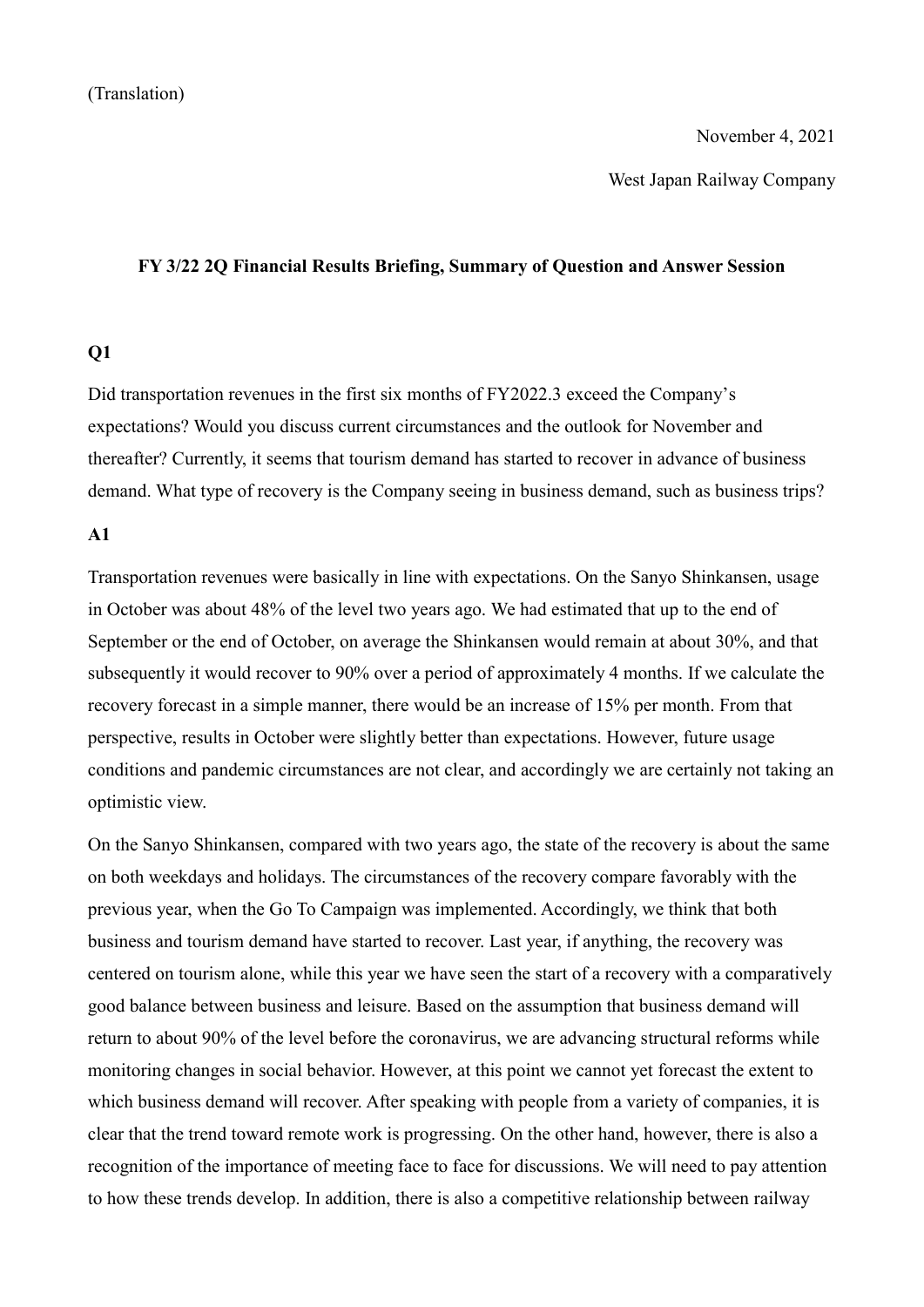services and other means of transportation, and accordingly we believe that we will need to strengthen corporate sales to promote use of the Shinkansen.

## **Q2**

For about a year and a half, the Company has navigated through the unprecedented environment of the coronavirus pandemic, which has resulted in the recording of substantial losses. Going forward, will the Company's approach comprise working to sustain its operations while considering how to distribute the burden among its shareholders? Burdens have been borne by employees, who have faced worse employment conditions, temporary leave, etc.; by customers, who have experienced earlier last trains and reduced discounts; and by shareholders, who have had to deal with dilution as a result of the capital increase. Comparing the magnitude of these burdens, the burden borne by customers is relatively small. Accordingly, will the Company need to implement thoroughgoing measures, such as a fare revision?

# **A2**

Our business environment has undergone significant change. If we assume that advancing sustainable business operations in this setting will entail measures that are painful for stakeholders, then the question is how that pain will need to be shared. First, we will firmly advance structural reforms. Optimization of train timetables is one of the structural reforms in the railway business. We will revise the timetable in spring 2022 while considering such factors as usage. We realize that we might receive some criticism from society, but we would like to have the understanding of our shareholders as we move forward.

## **Q3**

Given that it is difficult to increase fares from the perspective of public interest, should the Company ask the government for support or measures to address burdens? Investors are asking why, when their assets have been adversely affected, the Company continues to operate unprofitable lines in the name of the public interest. Would you discuss the Company's sense of urgency in regard to initiatives targeting the realization of sustainable transportation services?

### **A3**

In regard to raising fares, under the current total-cost method, a precondition is that the authorities acknowledge that there is room to revise fares, looking at averages over the next three years. Accordingly, this presents a difficulty in that, if we work hard and achieve a return to profitability, then a fare increase would not be permitted. First, we are working to increase the actual yield by